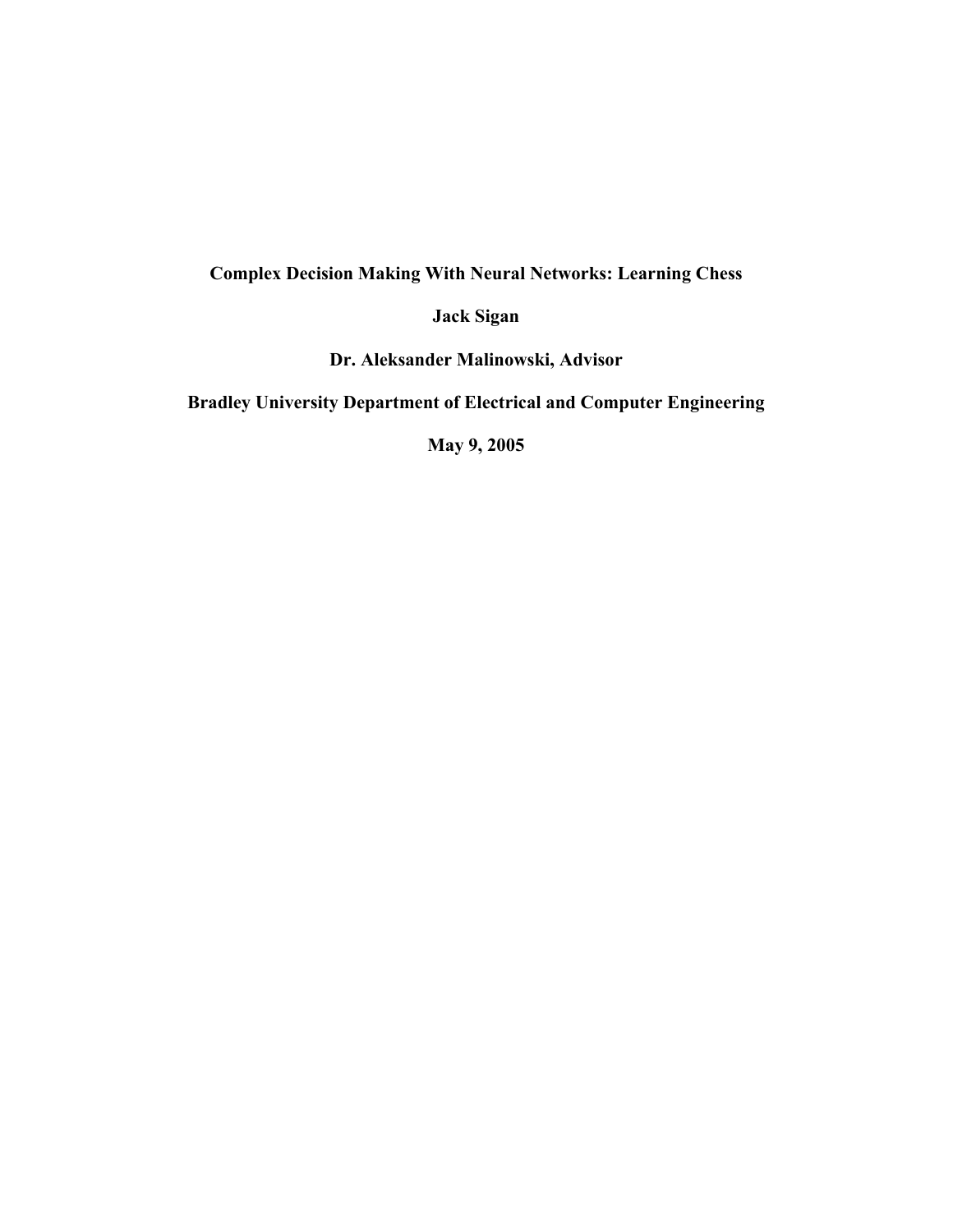## **Abstract**

The advancement of computing technology has allowed machines to defeat even the best human practitioners of chess. Still, typical computer algorithms differ enormously (in function) from human playing techniques. This research project examines the use of artificial neural networks (ANNs) as an alternative mechanism for playing the game.

Following an introduction to this topic, the discussion covers the ANN system design, and the procedures and tools needed for its development. Preprocessing concerns, training procedures, and considerations for the system evaluation are detailed. An analysis of initial results and a feasibility statement of using ANNs in this application are also provided.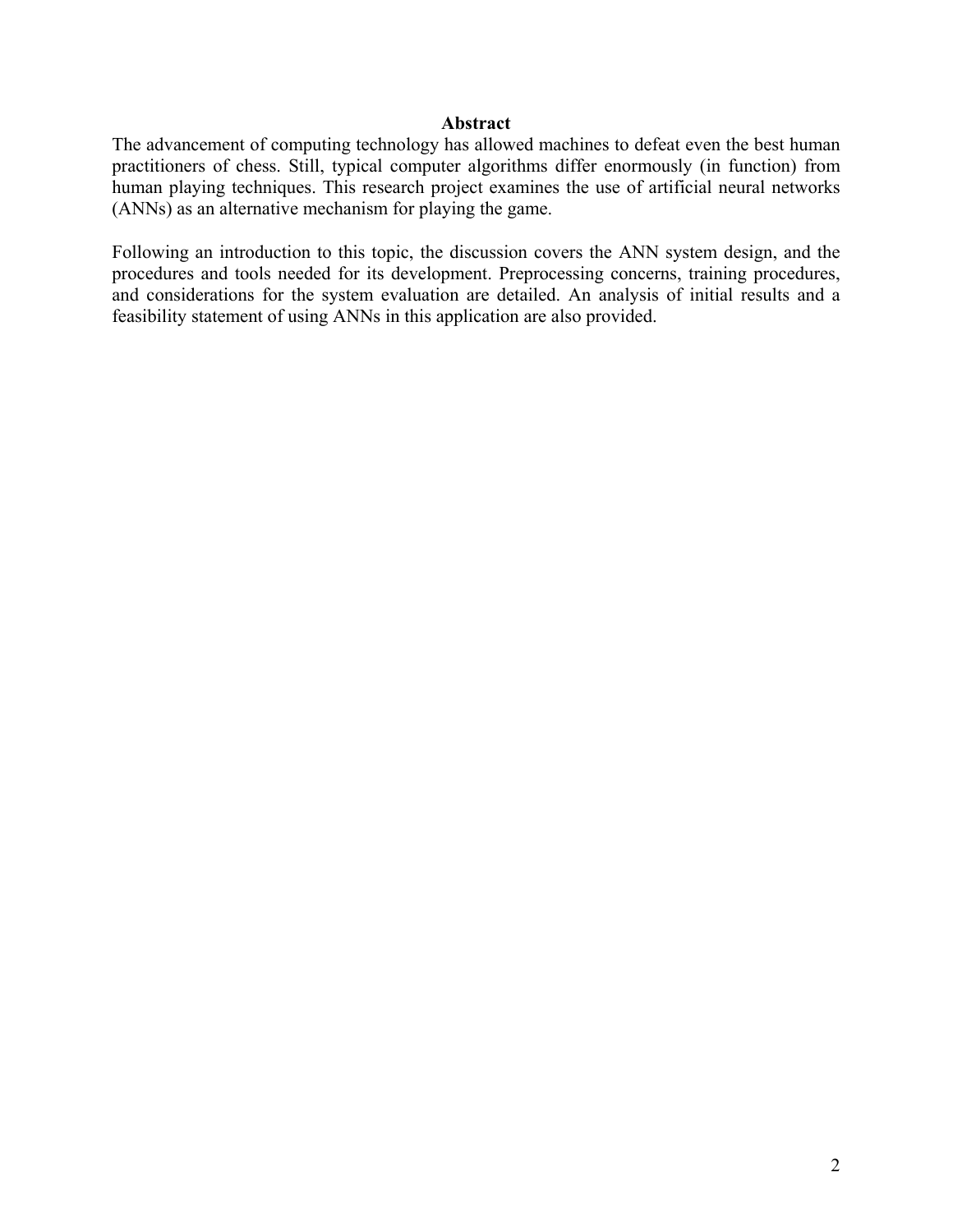# **Table of Contents**

| Introduction                       | 4      |
|------------------------------------|--------|
| Theory of Learning and Assumptions | 4      |
| <b>Standards and Patents</b>       | 5      |
| Objective and System Description   | 6      |
| <b>IO Description</b>              | 6      |
| <b>ANN Module Structure</b>        | 8      |
| Final ANN System Design            | 10     |
| Interface                          | 12     |
| Game Database                      | 12     |
| Data Preprocessing                 | 12     |
| Playing/Advisory System            | 14     |
| Learning System                    | 15     |
| <b>Evaluation Function</b>         | 17     |
| <b>Results and Conclusions</b>     | 17     |
| References                         | 21     |
| Programs                           | See CD |
| Code                               | See CD |
| Notebooks                          | See CD |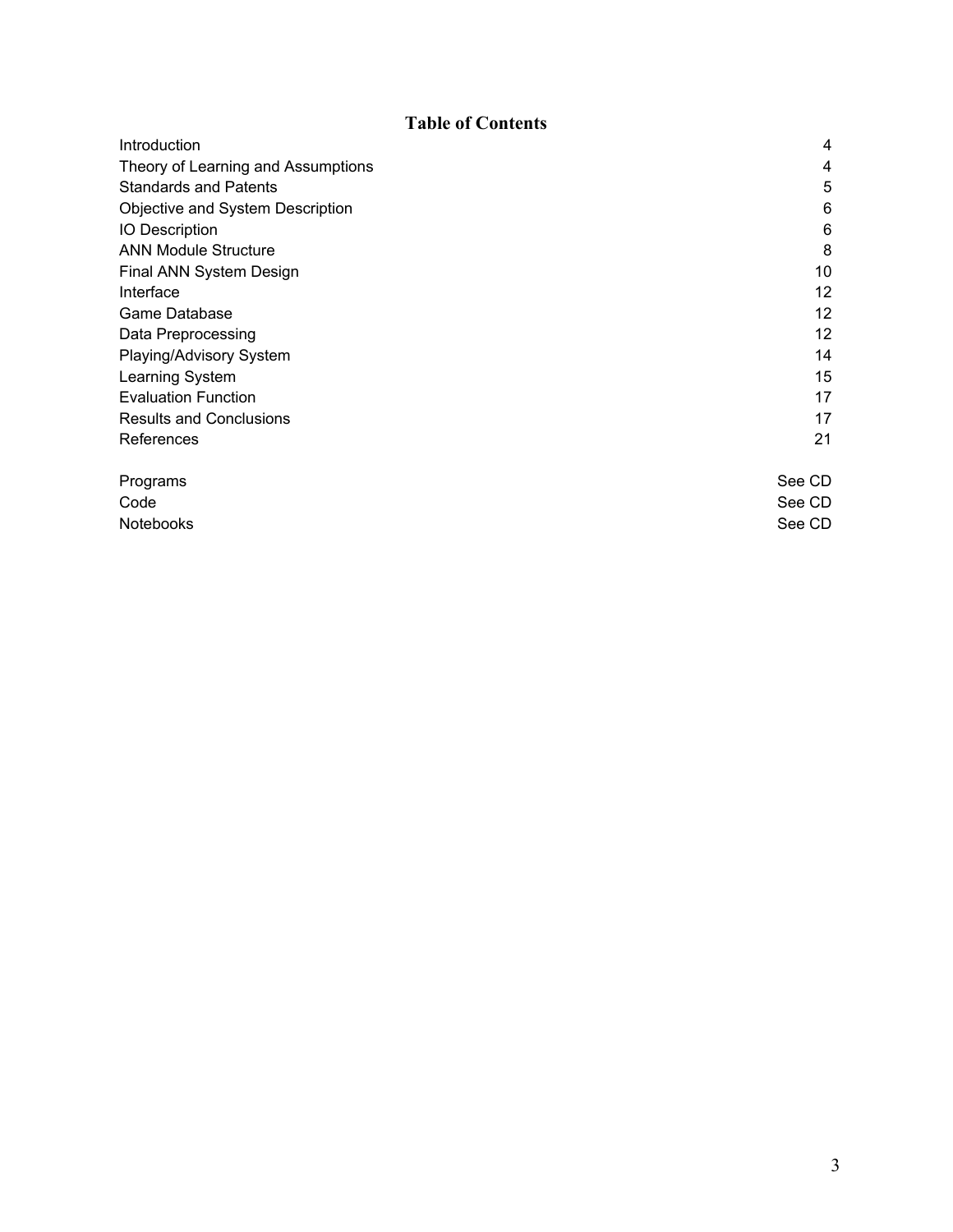### **Introduction:**

The real question to be asked; can chess really be implemented with artificial neural networks (ANNs) as opposed to the traditional approach of exhaustively searching game trees?

Applied correctly and appropriately designed, artificial neural networks have extraordinary potential for solving problems involving generalization, trend recognition, and pattern matching. Game play, which often involves non-linear strategies or decision making, is a particularly good area to demonstrate the ANN as a way of approximating otherwise inexpressible functions [1]. To date, the promise and lofty expectations of this "artificial intelligence" approach have yet to be fully realized, which creates demand for further research. Work on complex problem solving, such as that required in classical board games such as chess, has been limited, although many of the available research results [1-4] are tantalizing*.*

Numerous published studies serve as motivation and a starting point for this research. Chekkapilla and Fogel, in developing an ANN to play checkers, indicated that there is feasibility in teaching ANNs games of some complexity [1, 2]. Although chess is clearly a leap forward from checkers, it seems a logical next step in the evolution and development of the ANN and its applications, as chess is one of the most widely studied and researched games. A demonstration of strategy in such a game is also recognized as a direct measure of logical decision making ability [1]. Chess as an ANN problem is not a new idea; in fact, ANNs have already been proven to be highly effective in playing chess endgames, as seen in "Neural Network Learning In a Chess Endgame," although it is ironic that the author of this specific study also states that chess is too difficult for ANNs to learn in its entirety [3]. The "Distributed Chess Project," when considering the full game of chess, reported approximately 75% accuracy in choosing the "proper" move when confronted with a chess problem external to the training domain. While not fully successful as implemented, the study does appear to indicate that chess schema may be learned by ANNs [4].

The published studies therefore seem to give a mixed opinion of whether a solution is possible in this problem. However, three points must be emphasized here. Technology, both in terms of hardware and software capability, has improved exponentially since [3] was published in 1994, which allows vastly more complex networks to be implemented. Also, breaking the game down as proposed in this project has not, in the author's knowledge or opinion, been considered or researched before. Finally, the success (and failures) of [4] can only be seen as relevant to the approach used, which is derivation of ANNs through genetic algorithms. A vast training set was apparently not utilized, and external rule control was not applied. Considering the above facts, proposed improvements, and possible implications of this kind of research to the field of artificial intelligence, the project was pursued.

#### **Underlying Theory of Learning and Move Assumptions:**

At this time, it is appropriate to describe the general goal of the project and state a few vital assumptions. In this project, the game of chess is to be broken down into simple units specifically moves consisting of an initial position and a final position without regard to the piece to be moved. It is also possible to break the game down by piece as will be described shortly. A neural network is to be created for each "unit," and trained to either make or not make the move in question.

In order to train the networks, a massive quantity of data is required. The source of the data is ChessBase Version 9.0, which is simply a database of millions of saved chess games. Each game can be considered as a series of board positions. During training, random sets of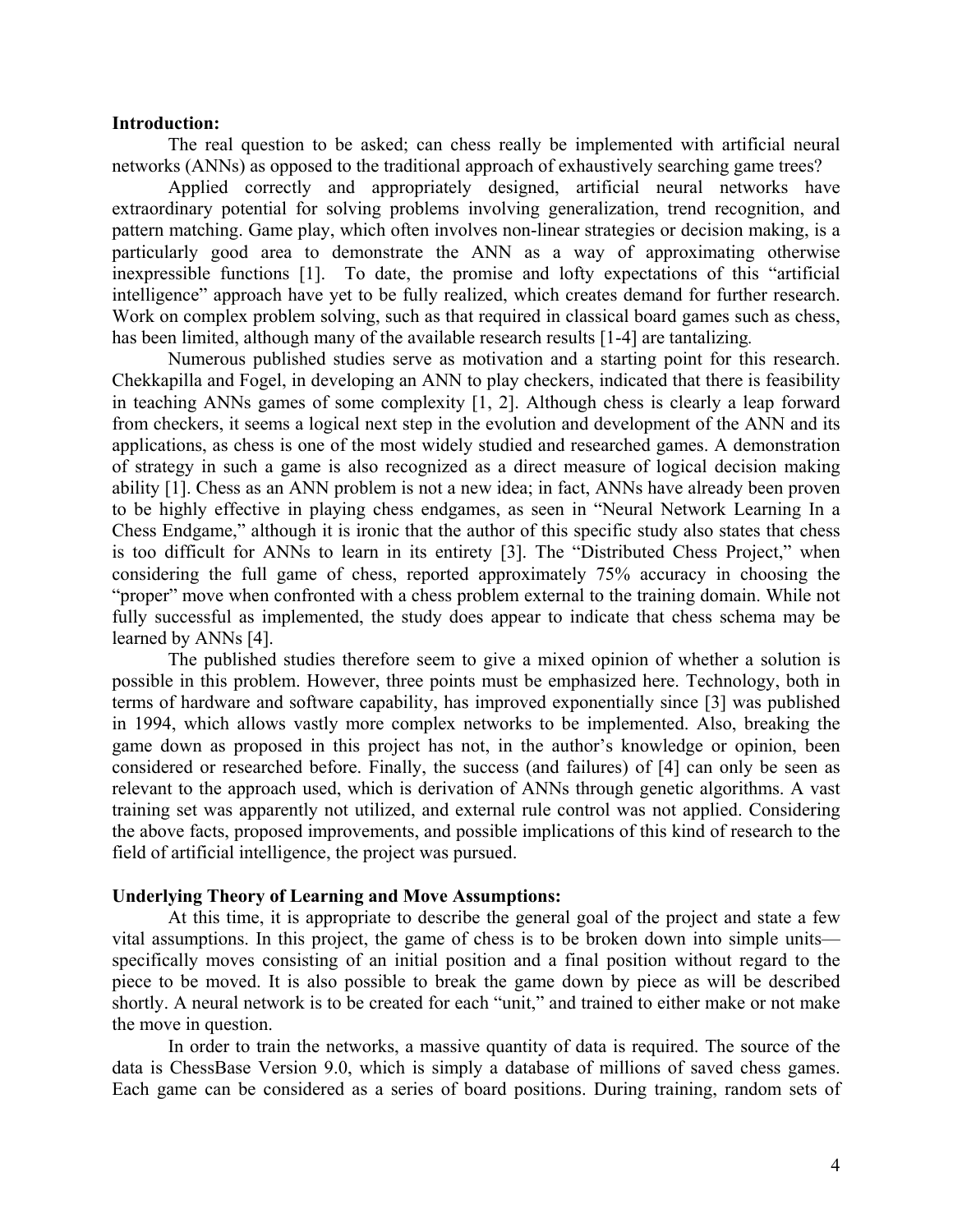board positions will be chosen as the input vectors, and the desired output for ANN training will be the next move made. In other words, input vectors will not be held within the context of the game from which they originally came. In choosing the training vectors, *only games where black won the game are to be considered*. It is assumed that the next move (which was made by a human player) was the "proper" move to make in the given situation—otherwise the result would not be a "black win." All training data originates from games with an ELO rating of 1400+.

In an attempt to propose the actual mechanism of play the ANN system will develop, it is useful to look at the methods employed by human players—especially the top performers. Human chess players do not perform a numerical evaluation of the board from the current position to the  $n<sup>th</sup>$  position into the future as most computer chess programs do. They do not possess the ability to solve a complex evaluation function with hundreds of position considerations. Instead, human players are believed to play using the concept of a "schema." This is merely a particular arrangement of pieces or a specific position which the player recognizes. In knowing a schema, a player should have a basis help choose their move.

This project is effectively proposing that schema knowledge may be learned by the ANN system. Through training with hundreds of thousands of board positions, the ANN should begin to assign the key components of input patterns additional weight—which is thought to be the same result as schema "generalization."

## **Standards and Patents:**

Standards apply to this project insofar as the rules of chess and also the file formats which are to be implemented and manipulated in the data preprocessing stage. The rules of chess which are to be considered the "standard" applied in deciding move legality in the final system implementation will be the 2001 edition of the World Chess Federation's Laws of Chess [7]. This standard is freely available. There is some possibility than games in the database may contain moves which are illegal according to this standard. In such cases, the standard is to have priority, and any move which is "taught" to a neural network deemed illegal based on these laws will be disabled in the decision finalization block shown in Fig. 2 and Fig. 3.

The two file formats to be utilized in this project, PGN and EPD, are also recognized as "standards." The PGN file standard [8] which will be consulted in case of questions is the 1994 document entitled "Standard Portable Game Notation Specification and Implementation Guide," which was compiled by members of the newsgroup "rec.games.chess." EPD, although considered a "standard," does not have a single defining document. This is not of concern however, as only one source of EPD strings is to be used in the project to create temporary data. Any new software will be designed to work with the format provided by the existing PGN to EPD conversion application.

As far as patents are concerned, only one can be found which describes an idea with a fairly strong resemblance to the stated goals of this project. US patent 6,738,753 [9] describes a "modular, hierarchically organized artificial intelligence entity," which in many ways describes the concept of the "parallel" approach to the chess problem described in this paper. This patent refers to a system of modular components which are each specialized in a specific task, although the structure of them is reproduced. The task specialization is developed by individual "learning." These "golems" are controlled by another unit, which is somewhat along the lines of the "rule logic" to be implemented in this project. This is where the similarities end however, as the patent describes the learning process of one golem to be directed by another (superior) golem. In the end, the system resembles a military chain of command. It is doubtful if this patent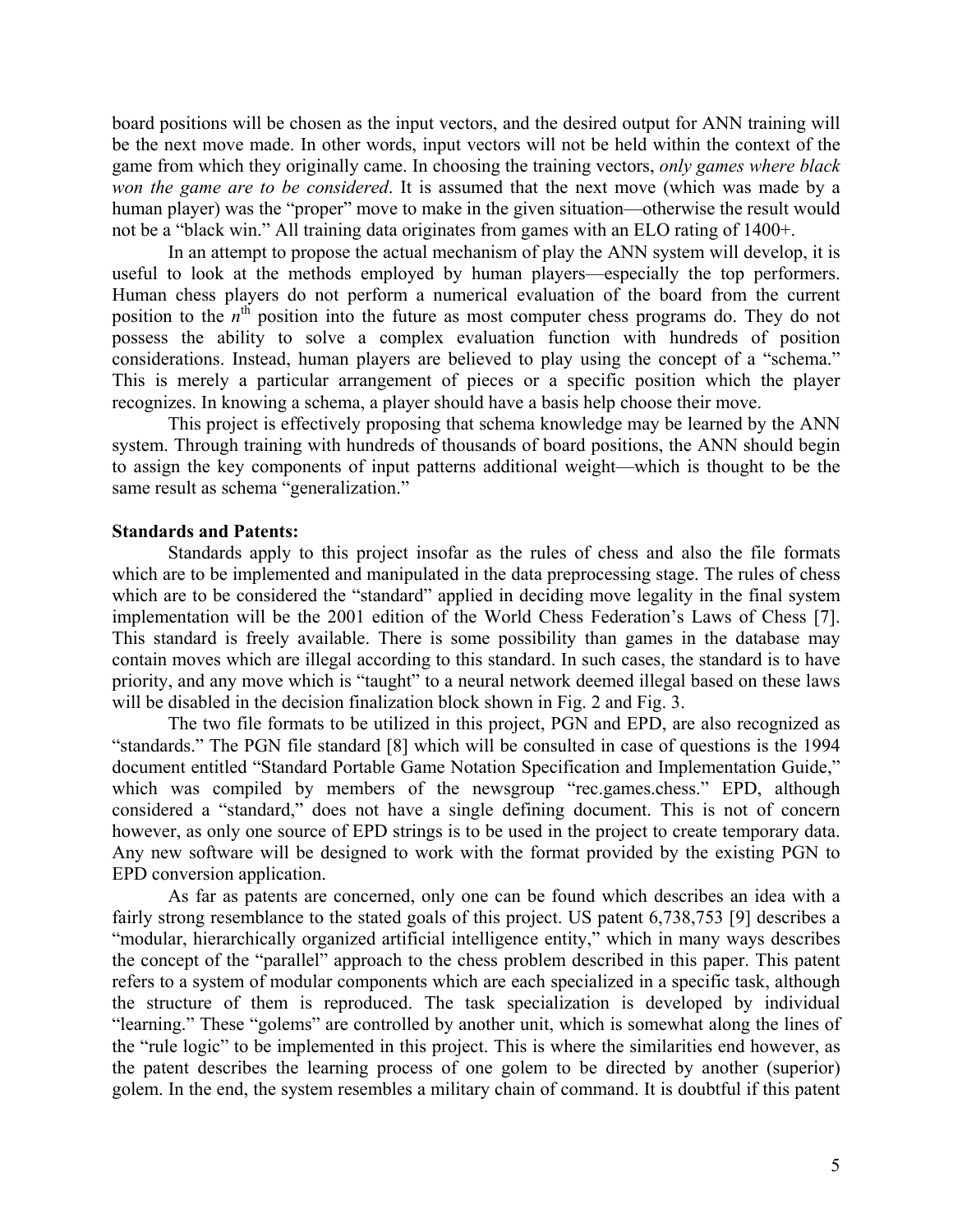will have a profound impact on the development of this research, as it does not adequately describe the internal design of the golems to be of any practical usefulness. Given the fundamental difference in the described "chain of command" learning to the system described in this paper, it is also doubtful that any useful learning strategies can be adopted.

## **Objective and System Description:**

Although mainly a research endeavor, the end goal of this project was to produce a system based on artificial neural networks (ANNs) to play chess (as the dark side only) effectively against a human opponent. The dark side was chosen to prevent the system from





having to make the first move. To meet the objective, research centered on artificial neural network (ANN) topology, with the purpose of creating a topology appropriate for complex decision making in a massively dimensional problem. Functionality of the system may be broken into two parts: the learning mode is an automated process where the ANNs learn how to play from an extensive external database of games; while the playing/advisory mode of operation accepts user interaction, taking move inputs from the player and providing the move(s) chosen by the system. The playing mode's interface is also capable of playing a chess engine (through command line interaction). Fig. 1 illustrates the operating modes. The training mode must precede the playing mode. The performance of the playing and advisory modes is clearly a direct reflection of the learning mode, as well as the internal structure of the ANN module.

## **Input and Output Descriptions:**

As shown in Fig. 1, four main components will make up the system; the interface module, the ANN module, and

the preprocessing and database systems. The ANN module is shared by both the learning and the playing/advisory modes. Table 1 displays the connections and IO paths which will comprise the modes of operation. This same information is shown graphically in Fig. 1. Note that this IO plan is very high level, and that far more complexity is found within the individual modules, which themselves will be broken down into components. The ANN module in particular will be discussed shortly in much more detail.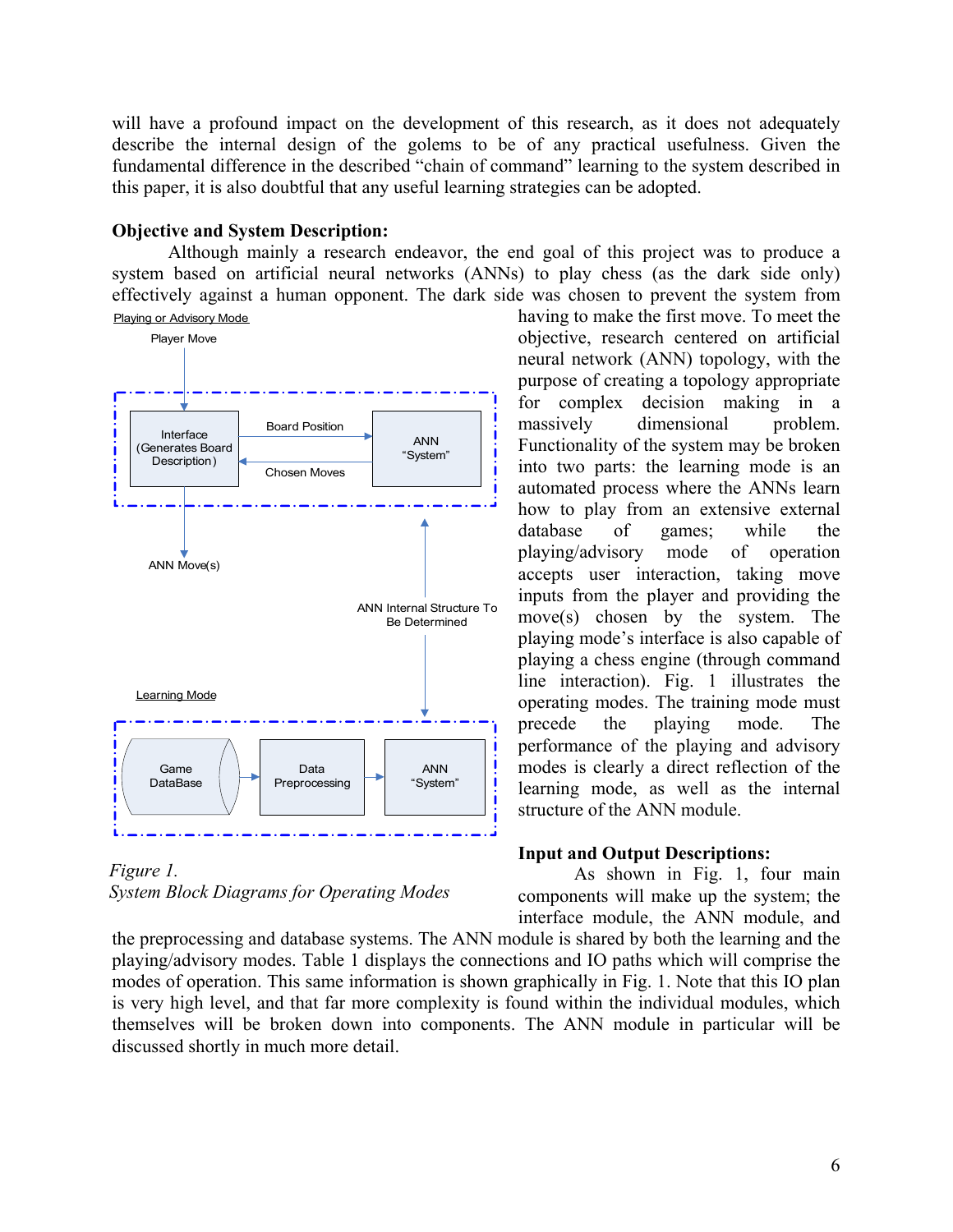## *Learning mode:*

| <b>Module</b>                      | <b>External Input</b> | <b>External Output</b> | <b>Inter-Modular Input</b>                  | Inter-Modular<br><b>Output</b> |
|------------------------------------|-----------------------|------------------------|---------------------------------------------|--------------------------------|
| Game<br>Database/<br>Preprocessing | ΝA                    | ΝA                     | ΝA                                          | Game records to<br>ANN module  |
| <b>ANN Module</b>                  | ΝA                    | ΝA                     | Game records from<br>database/preprocessing | ΝA                             |

## *Playing/Advisory mode:*

| <b>Module</b>       | <b>External Input</b> | <b>External Output</b> | <b>Inter-Modular Input</b>          | Inter-Modular<br>Output            |
|---------------------|-----------------------|------------------------|-------------------------------------|------------------------------------|
| Interface<br>Module | Player's move         | ANN's move(s)          | ANN move(s) choice                  | Board description to<br><b>ANN</b> |
| <b>ANN Module</b>   | ΝA                    | ΝA                     | Board description from<br>interface | Move choices to<br>interface       |

*Table 1. Input/Output Descriptions by Module*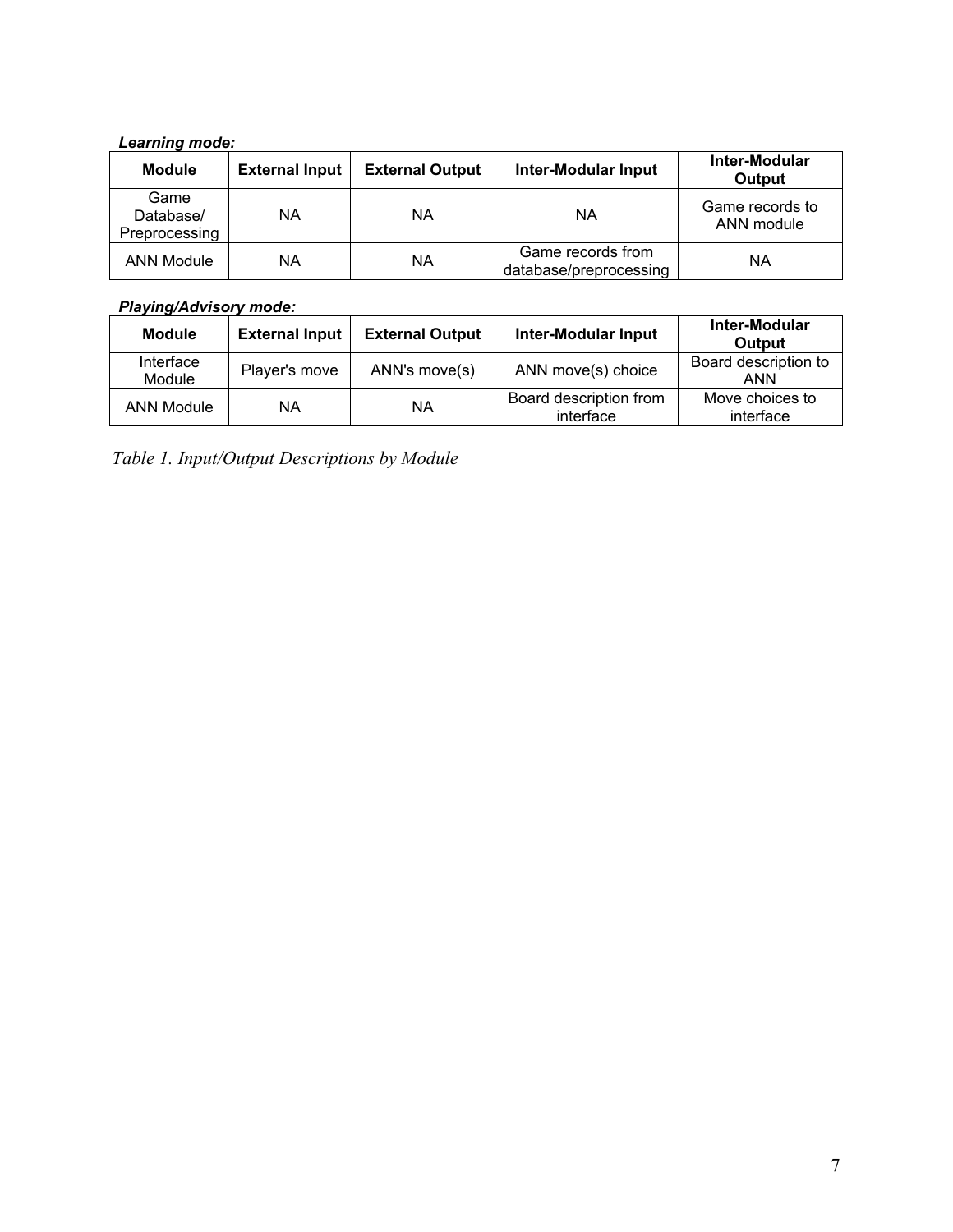### **Structure of the ANN Modules:**

Fig. 1 places the ANN module in both the learning and playing/advisory mode, and it must be emphasized that the design of this component was the end goal of the project's research. In the beginning, two major design paradigms were considered. The first paradigm is depicted in Fig. 2.



*Figure 2. Geographically Derived ANN System Design*

The first approach involves a geographical breakdown of all possible moves in the game based on the starting position *i* and the final position *f*. An entire game *g* of *n* moves may be expressed as a set of board positions  $b_i$  where *i* is the move number from 0 to *n*. Of course, each  $b_i$ *Cg* has a set of possible legal moves based on the piece *p* located at all *i* positions held by the game participant's side. Therefore, it is possible to define the set of legal moves as  $m_{if}=f(b_i)$  since complete knowledge of  $p$ ,  $i$ , and  $f$  may be obtained from any  $b_i$  in addition to the rules of chess. *For now it is required to consider the castling moves to be special cases, as they involve more than 1 piece*. If considering a whole game of *n* moves, then all legal moves made throughout the

game may be expressed as  $L = \sum_{i=0}^{n} f(b_i)$ *n i*  $L = \sum f(b_i)$ 0 All legal moves in chess may therefore be found

as  $M = \sum_{n=1}^{\infty}$ =  $=\sum_{i}(L_{i})$ 0 ( *i*  $M = \sum (L_i)$ . It is not difficult to determine  $m_{if}$  through simple logic for any  $b_i Cg$ . *M* is finite,

obviously having a value less than 64x63 moves. This idea is fundamental to justifying the design in Fig. 2. In this design, it is required to create an individual ANN structure for all moves *t*, *tЄM.* Thus, each ANN will be trained to make a 'yes' or 'no' decision for its own move *t* based only on  $b_i$ . It is possible that some networks may say 'yes' for making a move, even if the move is illegal based on the rules of chess for the given  $b_i$ , even though  $m_i \in M!$ ! For example, the move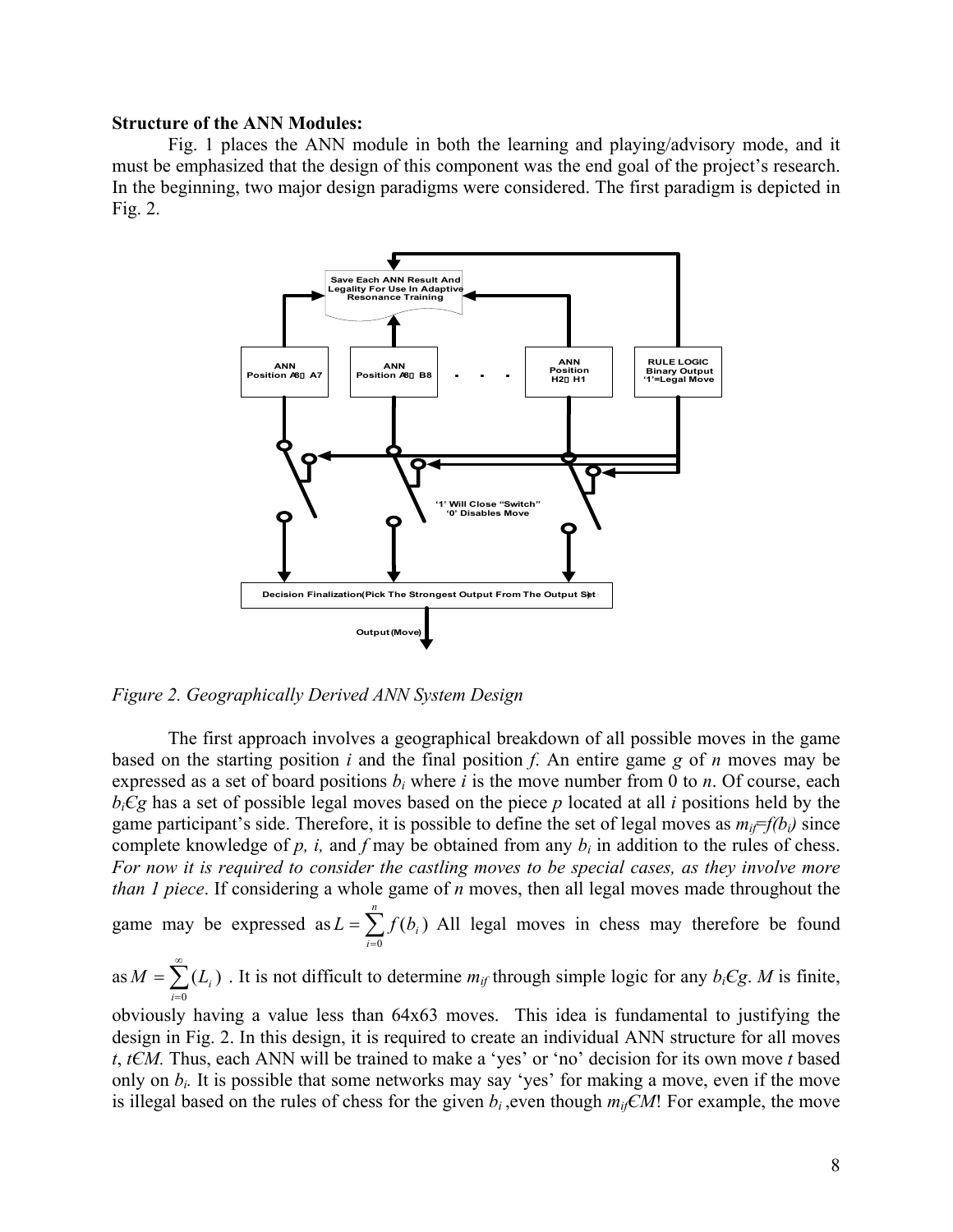for the left black rook may say 'yes' to move from square D4 to D6 even though square D5 is held by an enemy. D4 to D5 may also report a 'yes' decision, so how will an action be chosen? This is where knowledge of  $m_{if}$  as defined above for the specific board position is applied. It is possible to deactivate the ANNs which want to make illegal moves. Once this is done, the ANN with the highest output level (from a hyperbolic tangent function, range  $+/-1$ ) is chosen as the move to make. The total number of neural networks which exist in the geographical approach is 1792.

Originally, it was proposed that over time it should in theory be possible to modify the ANNs so they do not make illegal moves anymore by using an implementation of adaptive resonance. In short, the input  $b_i$  will be saved in a file along with a 'no' output for any illegal moves. A special training session will then be held to improve the network.



*Figure 3. Functionally Derived ANN System Design*

The second approach initially proposed was to break the game of chess apart by piece, thereby allowing a more "functional" approach to the same problem. 16 networks are defined which represent all pieces for the dark side. Each network will have *m* outputs, which are defined

by  $m = \sum^{\infty}$ =  $m = \sum_{i=0}^{\infty} (l_i)$  where  $l = \sum_{i=0}^{n} f(p, b_i)$ 0 *i i*  $l = \sum f(p, b_i)$ . Defining *l* is only slightly different from how *L* was defined  $\bf{0}$ 

above, as it must have emphasis placed on  $p$  (the piece) in addition to  $b_i$ . Once again  $n$  is the number of turns in a single game*.* The total number of outputs (*M*) remains the same. Outputs are still deactivated in the same fashion as described above. Adaptive resonance was still proposed to improve the network decisions over time. Fig. 3 shows a block diagram of the functionally derived approach.

In general, both design approaches may be viewed as parallel approaches to complex problem solving. Many benefits are achieved in a parallel approach, including shortened training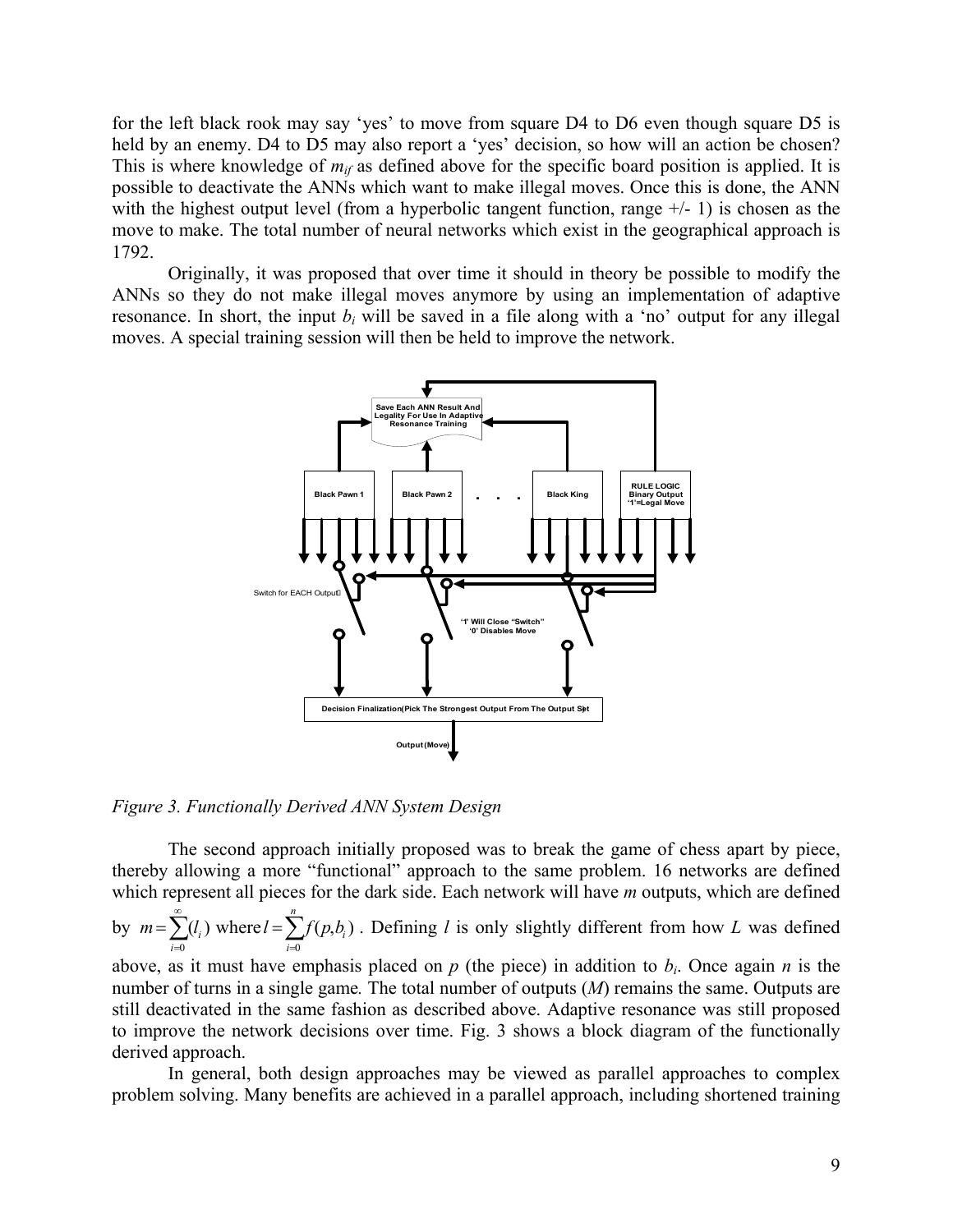time and simplified internal network design. Although it was not known in advance how large the networks should be for either approach, it seemed logical that the networks for the geographical approach would be significantly smaller (in terms of node count) than those in the functional design, simply because they have only one output, thus the simulated function was assumed to be less complex, thereby requiring fewer nodes to achieve accurate approximation results. It was expected that all networks will be the same size for the geographic approach, although it may also seem valid that the moves involving edge positions as initial positions will not need as many nodes as they simply do not have as many legal moves to make, while moves in the center could require a greater number of nodes. Unfortunately, theory does not exist to accurately predict ANN size for problems such as this, so it was left largely to trial and error. More experimentation would be needed to optimize network size.

Another proposed benefit of the parallel approach is that learning was anticipated to be less destructive than it would be for a single network having to process all moves. In such a situation, involving a highly dimensional problem and dataset, adjusting the weights and thresholds to make one output converge (to a desired value) could cause divergence of the other outputs. Not only would learning take much longer, but it would seem that accurate results may be far more difficult to come by.

Either approach will be trained using the same dataset, which is a database of several million recorded games of varying skill levels (above 1400 ELO). An interesting characteristic is that the level of play the ANN is capable of may be related to the skill level of the games used in training. If so, then it would be possible to pre-specify the quality of performance when training the network. Although this was not considered to date, it could be an interesting area to examine once the network design is improved to a point where accurate performance rating becomes possible.

## **The Final ANN System Design:**

The final ANN system design which was implemented resembles the geographical approach shown in Fig. 2. It was eventually decided that the implementation of "adaptive resonance"—the retraining of erroneous moves, would be unnecessary, as it would be both highly impractical and probably have little benefit considering the quantity of original training data verses the number of games which could be played in the project's timeframe. The final neural network system design is shown in Fig. 4.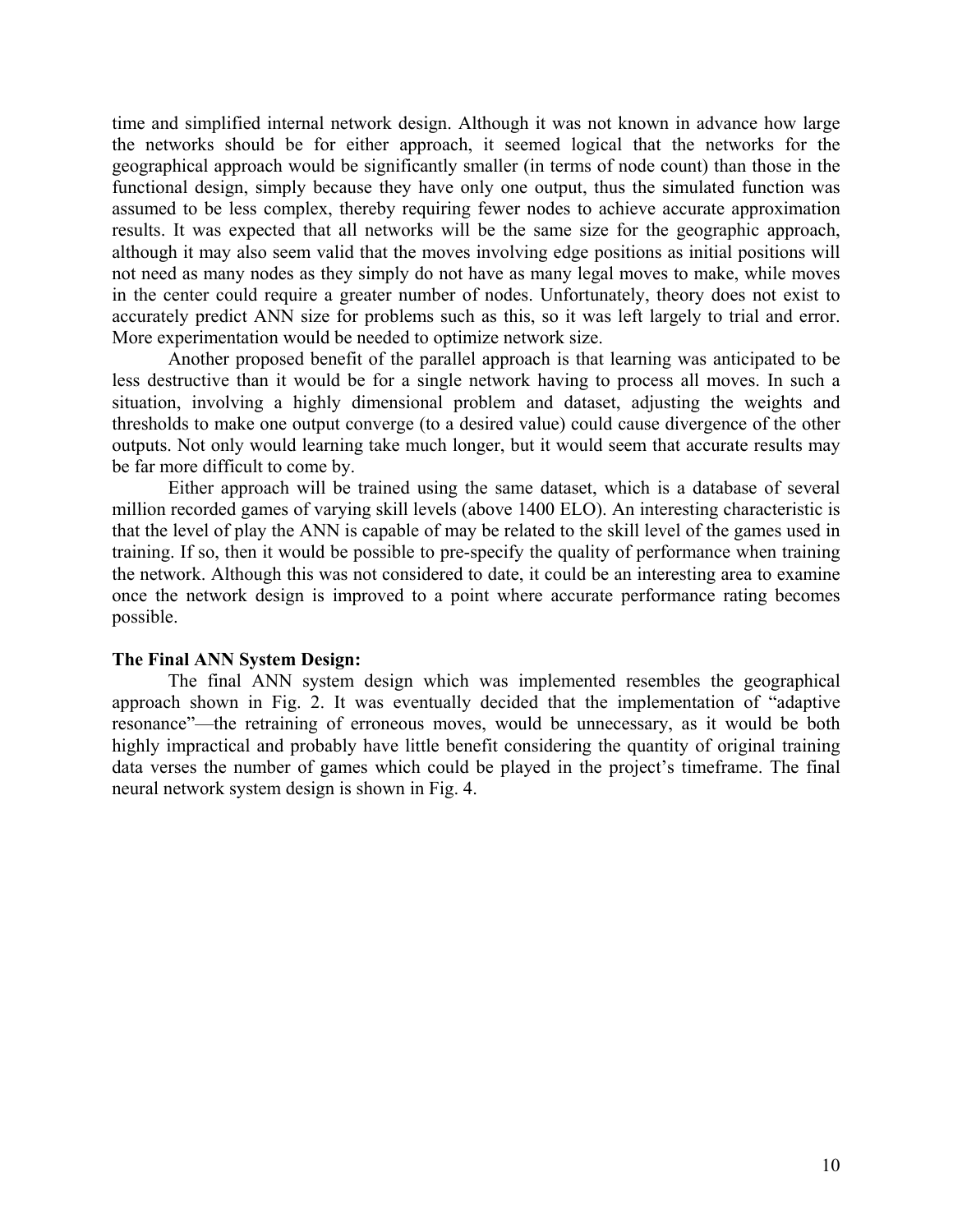

*Figure 4. Final ANN System Design*

In order to define the legal moves and therefore the required ANN subsystems, it was decided to define a new chess piece that has the mobility of the queen plus that of the knight. Fig. 5 shows how this piece could move by the red highlighted squares. If the piece is moved around the board from the top left to the bottom right, all legal moves will be defined. An ANN was then defined for each legal move. It is important to realize that the legal move concept *does not depend on the piece*, and also does not look at the rest of the board. Additional logic determines if each "potentially" legal move is actually legal given the board condition at the time. Note that the technique shown in Fig. 5 is the "practical" method of defining the networks described on page 8.

Time permitted the training and testing of only one network design: 2 hidden layers with 128 nodes in each and a single output node. The network connectivity was set to 75% for this network series. Future work should concentrate on finding an improved network design and studying the results of varying the network connectivity.



*Figure 5. Finding all Legal Moves*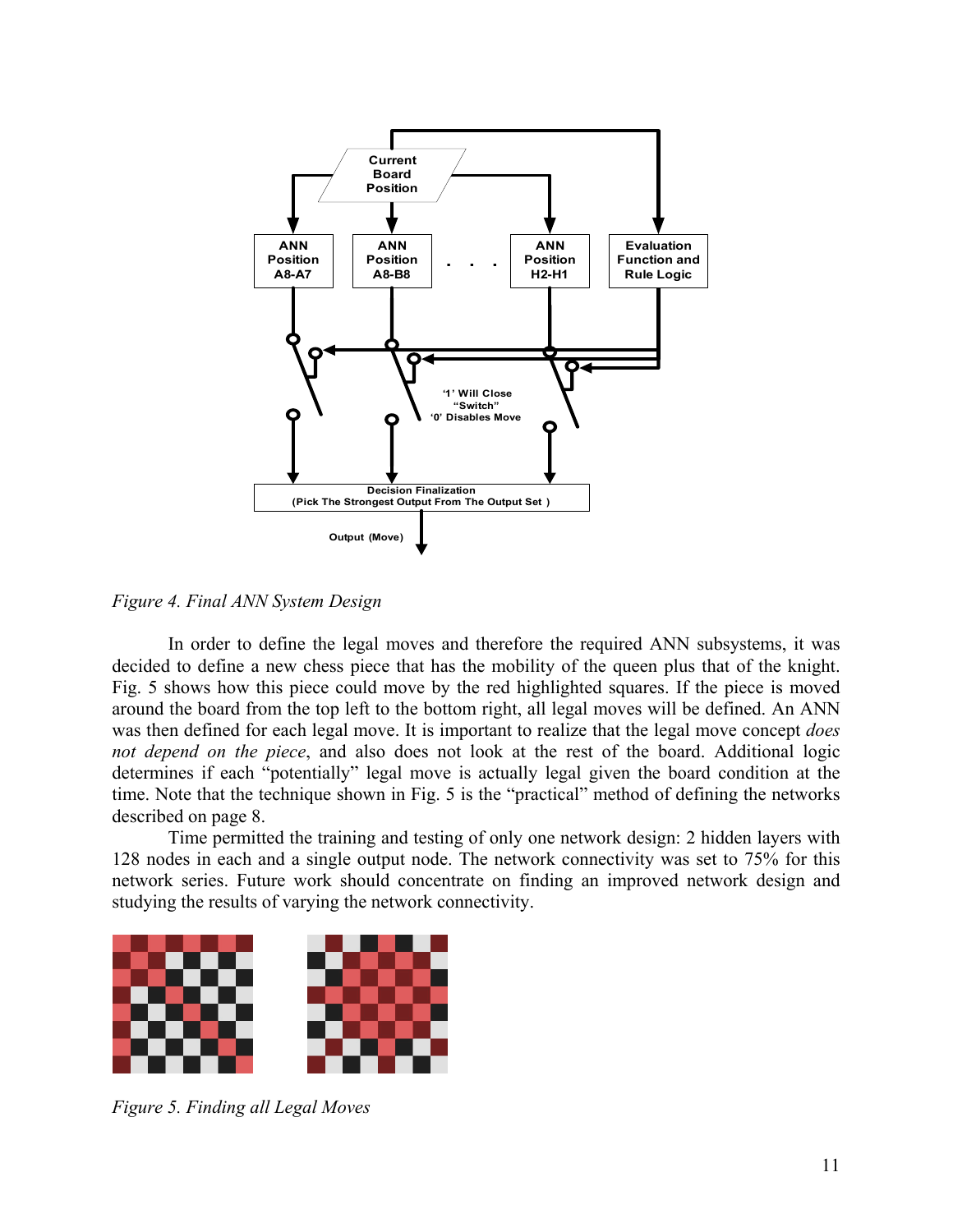## **Interface Module:**

The interface module seen in Fig. 1 (in playing or advisory mode) is an application the user interacts with on the PC. It displays a chess board and the piece layout for the game, and the user makes their moves on this board. The interface module must be integrated with the artificial neural network system (ANN system) to exchange board position data and move choices. The interface is also capable of playing against a chess engine, as was done to obtain performance data for the ANN system. The interface application is shown in Fig. 6.



*Figure 6. Interface Application Screenshot*

## **Game Database:**

The game database is a standalone application called ChessBase 9.0. This application allows a massive database of several million saved chess games to be sorted, filtered and searched by move. ChessBase 9.0 is used exclusively in the learning mode, at the start of the preprocessing stage. All game data must be preprocessed in order to convert it from the database format to a format usable for neural network training. Games from ChessBase 9.0 are extracted by searching for specific moves, which defines the first step in the preprocessing module to be described shortly. Many individual sets of games are made, which will then be passed to the remaining preprocessing stages.

## **Data Preprocessing:**

Data preprocessing begins in the game database described above, and continues with a series of applications designed to convert the chosen game data into neural network training vectors. The data processing stage converts PGN files [8] (portable game notation—a popular algebraic game recording standard) which are extracted from the database, to EPD strings (extended position description). EPD files contain a series of strings representing the full board position at each move recorded in the PGN file. Fig. 7 shows a sample of PGN format, and Fig. 8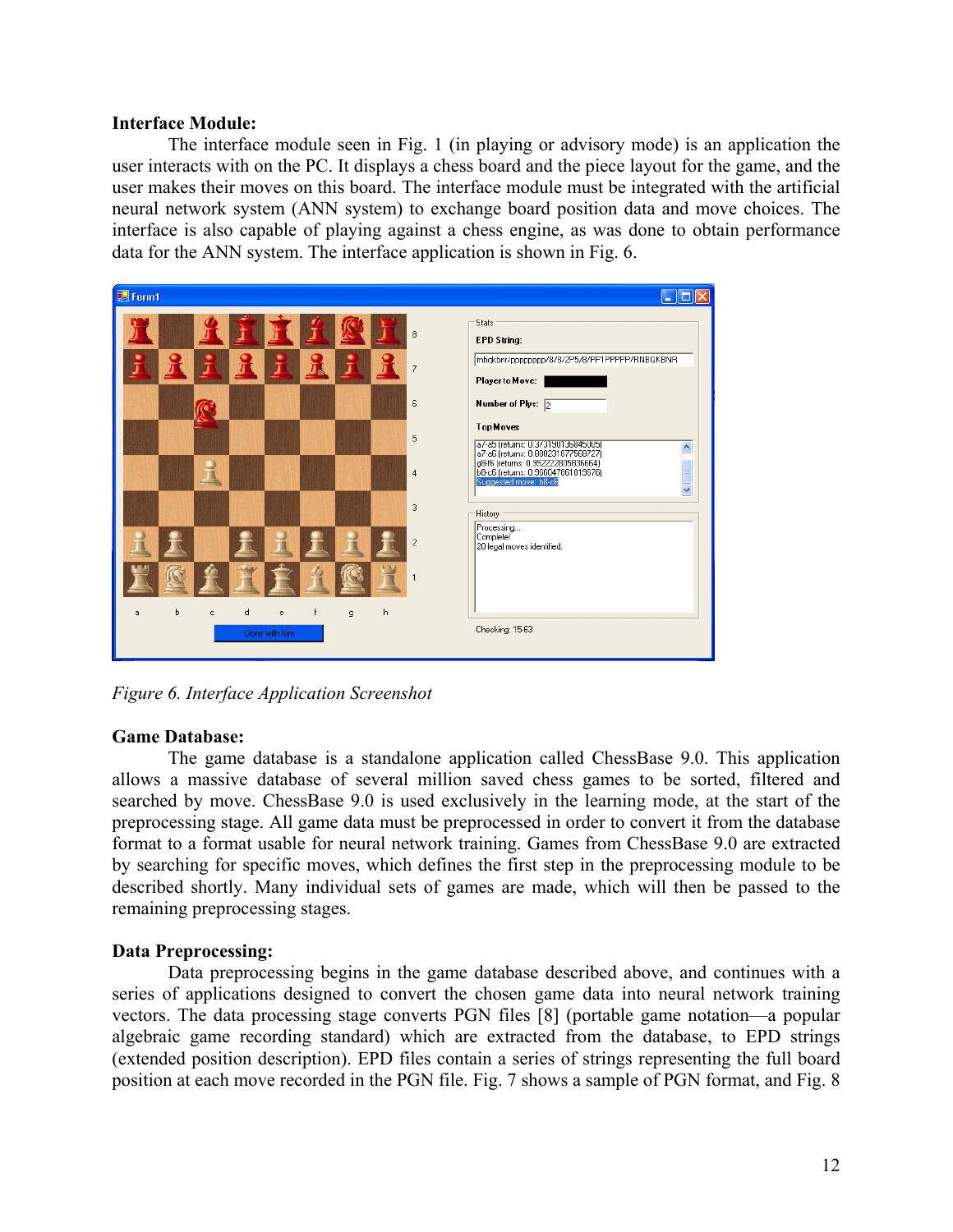shows a sample of EPD format. At this time a detailed understanding of file content is not required.

1. e4 d6 2. d4 Nf6 3. Nc3 g6 4. Nf3 Bg7 5. Be2 O-O 6. O-O Bg4 7. Be3 Nc6 8. Qd2 e5 9. d5 Ne7 10. Rad1 Bd7 11. Ne1 Ng4 12. Bxg4 Bxg4 13. f3 Bd7 14. f4 Bg4 15. Rb1 c6 16. fxe5 dxe5 17. Bc5 cxd5 18. Qg5 dxe4 19. Bxe7 Qd4+ 20. Kh1 f5 21. Bxf8 Rxf8 22. h3 Bf6 23. Qh6 Bh5 24. Rxf5 gxf5 25. Qxh5 Qf2 26. Rd1 e3 27. Nd5 Bd8 28. Nd3 Qg3 29. Qf3 Qxf3 30. gxf3 e4 31. Rg1+ Kh8 32. fxe4 fxe4 33. N3f4 Bh4 34. Rg4 Bf2 35. Kg2 Rf5 36. Ne7 1-0

#### *Figure 7. Sample of the PGN File Standard*

```
rnbqkbnr/pppppppp/8/8/8/8/PPPPPPPP/RNBQKBNR w KQkq - pm d4;
rnbqkbnr/pppppppp/8/8/3P4/8/PPP1PPPP/RNBQKBNR b KQkq d3 pm Nf6;
rnbqkb1r/pppppppp/5n2/8/3P4/8/PPP1PPPP/RNBQKBNR w KQkq - pm Nf3;
rnbqkb1r/pppppppp/5n2/8/3P4/5N2/PPP1PPPP/RNBQKB1R b KQkq - pm b6;
rnbqkb1r/p1pppppp/1p3n2/8/3P4/5N2/PPP1PPPP/RNBQKB1R w KQkq - pm g3;
rnbqkb1r/p1pppppp/1p3n2/8/3P4/5NP1/PPP1PP1P/RNBQKB1R b KQkq - pm Bb7;
```
### *Figure 8. Sample of the EPD File Standard*

Of course, neural networks require a numeric input vector for training. It is therefore required to convert the EPD stings into floating point input vectors by converting the EPD characters to floating point values. A sample geographical training vector is shown in Fig. 9. The output pattern is 1 or -1, corresponding to whether or not to make the move specific to the training data set and the neural network. The hope is that after learning enough patterns, the neural network will be able to effectively make move decisions for data samples which are not contained in the original training set.

```
# Input pattern 1:
0.5 0.4 0.3 0.9 1 0.3 0.4 0.5
0.1 0.1 0.1 0.1 0.1 0.1 0.1 0.1
0.0 0.0 0.0 0.0 0.0 0.0 0.0 0.00.0 0.0 0.0 0.0 0.0 0.0 0.0 0.00.0 0.0 0.0 0.0 0.0 0.0 0.0 0.00.0 0.0 0.0 0.0 0.0 0.0 0.0 0.0-0.1 -0.1 -0.1 -0.1 -0.1 -0.1 -0.1 -0.1-0.5 -0.4 -0.3 -0.9 -1 -0.3 -0.4 -0.5
# output pattern 1:
1.
```

```
Figure 9. Sample Floating Point Training Sample
```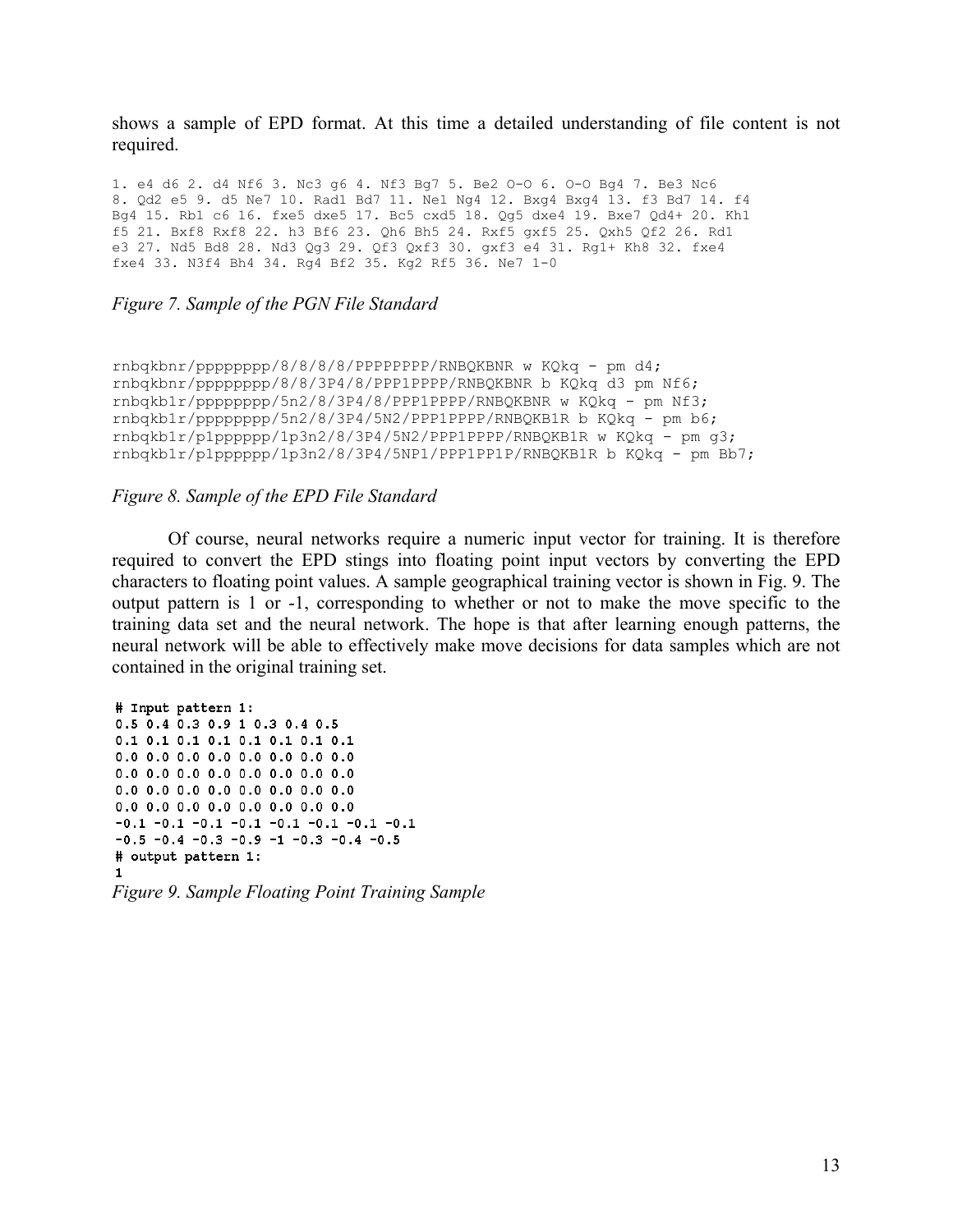### **Playing/Advisory System:**

The interface module and the ANN system are used in the playing/advisory system. Fig. 10 describes the operation of this entire system (or functional mode). In Fig. 10, the ANN board processing stage is expanded on the far right to give more insight into the ANN system. It is possible to treat the ANN processing as a single function as it has a clearly defined input and output, and its inner workings are of no consequence to the interface module so long as data is passed back and forth. In the final system implementation, a list of moves is returned in all cases. The "top" move is recommended in a message box. All other moves are listed with their corresponding "score" so that the user may view other possibilities. Thus, the playing and advisory modes of operation are actually combined in the final system.



*Figure 10. Playing/Advisory System Flowchart*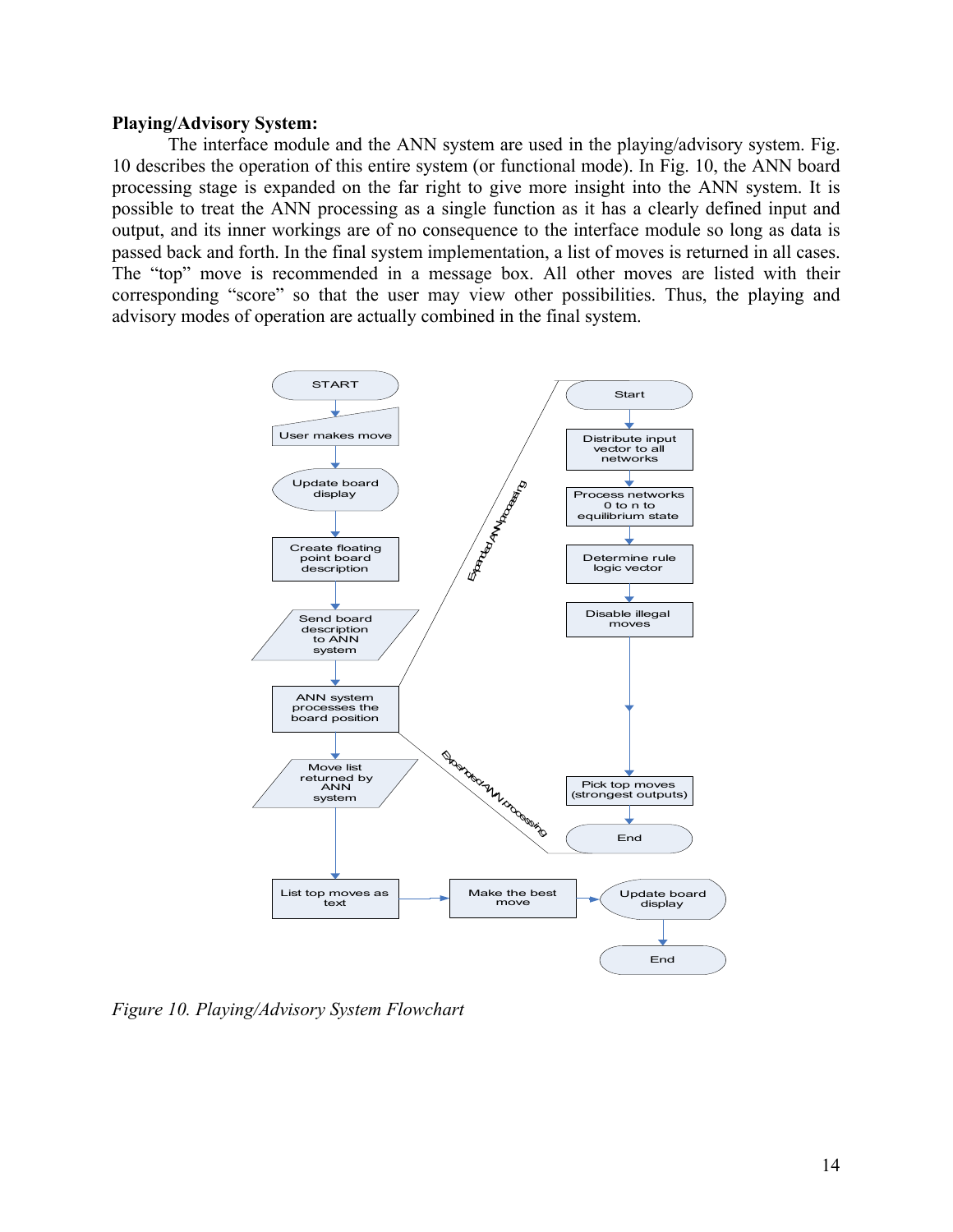#### **Learning System:**

The learning system is comprised of the ChessBase 9.0 database, the preprocessing software, and the ANN system. It is possible to divide learning into two distinct functions: data preprocessing and training.

The data preprocessing function is described in Fig. 11, and introduced above. The database specific operations and selections can be considered a unique function, and an expanded view is provided at the bottom of Fig. 11. When considering the geographical design paradigm, it is vital that the final output of the preprocessing stage is a set of training vectors specifically created for each possible legal move in chess, following the data format displayed in Fig. 9. A great deal of research and effort was devoted to the preprocessing stage, as the functionality required does not exist in any single known application. It is required to use numerous applications to convert between formats, the names of which are displayed in the appropriate functional locations in Fig. 11 below.



*Figure 11. Data Preprocessing Subsystem Flowchart*

Training takes place after the data preprocessing is complete. The end result of preprocessing is a set of "pattern files" which are loaded by the Stuttgart Neural Network Simulator (SNNS) to perform the training [5]. Each network has its own pattern set, and training takes place one network at a time. Each training pattern is once again in the format described in Fig. 9. Training is performed entirely by SNNS, so the mathematical details of learning will not be described in this document. It is possible to instead treat the actual learning as a self contained process. Fig. 12 describes the training process at a high level.



*Figure 12. Training Process Flowchart, Using Stuttgart Neural Network Simulator*

Training is actually repeated numerous times for each network. Each time the entire pattern set is trained is known as a cycle or epoch. 50 cycles are processed for each network.

A more complete picture of the training process is shown in Fig. 13, and can be considered as a set of 4 main procedures. Once the data is formatted as shown in Fig. 9, training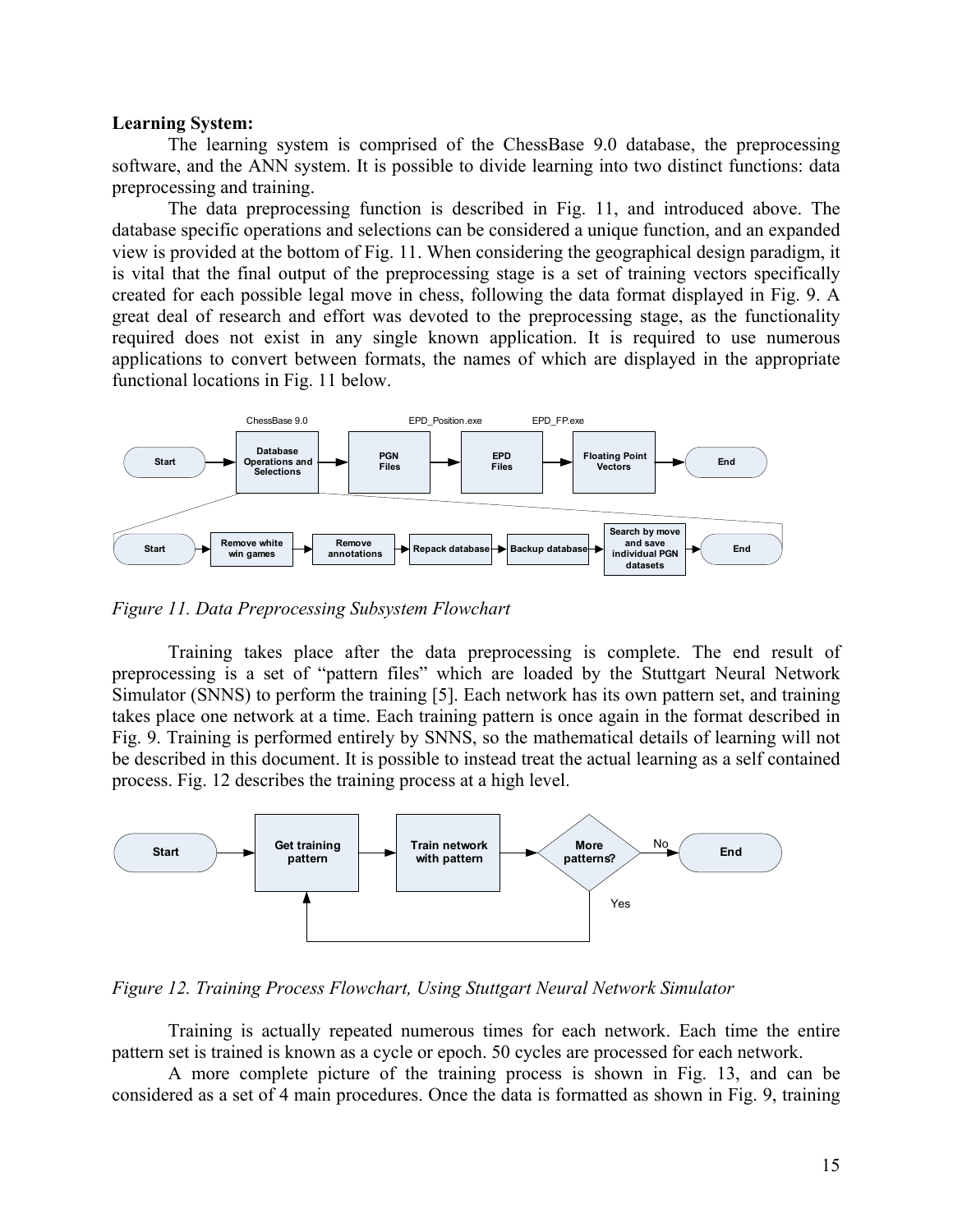may start. It takes about 18 minutes to train each network. Because 1792 networks must be trained in all, the procedure must be distributed to several computers. A central server holds the training data (about 40 million patterns in all), and the individual clients will download this data as needed based on their training assignments. The completed network is uploaded to the server once training is completed.

The first component of the training procedure, called the "shell," is meant to create the scripts and batch files required to interact with the ANN simulator program "Stuttgart Neural Network Simulator" (SNNS). The next training function downloads the data from the server and initializes a new network. The training file is created by mixing training samples from the dataset. It is important that both 'yes' and 'no' patterns are trained for each network. Finally, SNNS is used to load the initialized network file, as well as the training file created in the last step. Training takes place by interacting with the SNNS interface through scripts. The actual training algorithm used is known as resilient back-propagation. This is an adaptive learning rate algorithm, and it was used after standard back-propagation failed to train the networks.



*Figure 13. The Expanded Training Procedure*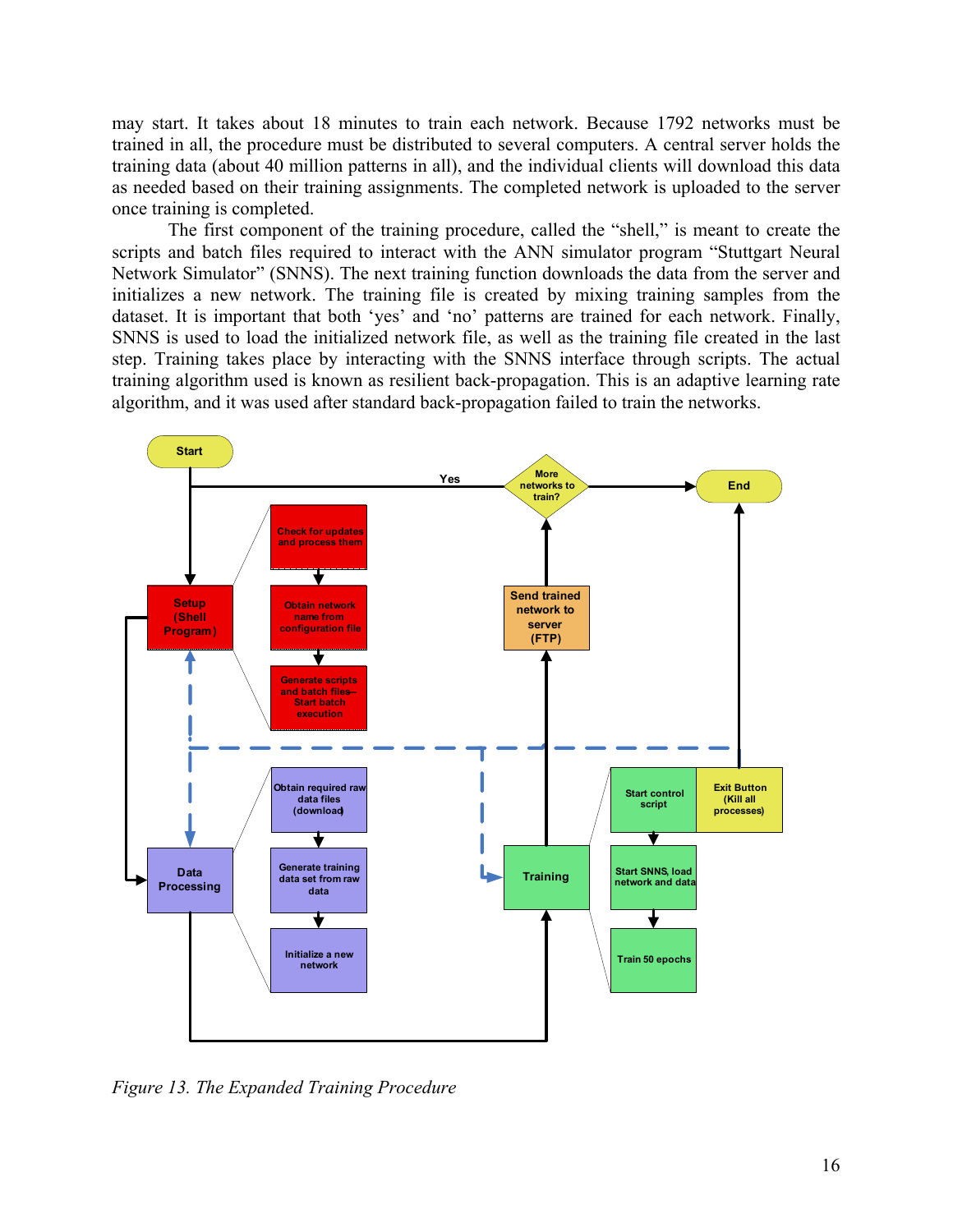### **The Evaluation Function:**

After the networks were completely trained, the system was found to lack the performance desired. After examining the moves returned by the ANN system (including the ANN score) it was found that several legal moves returned ANN outputs within very close proximity to one another. This may likely be a result of training with +1 and -1, which led to neuron saturation.

It quickly became apparent that several moves were returning outputs that matched up to 3 or more decimal places. In this case, there is absolutely no meaning in the variation, and both outputs are effectively equal. Thus it becomes difficult to say for certain which output is the "best" move to make.

The decision was made to create an evaluation function which would return a numerical score of a future board (which would exist if a given move was made). At first, an attempt was made to create an evaluation function which would look at four parameters, all of which are defined as the change from the current board to a possible future board:

o Material (∆M)

- o Threats (∆T)
- o Mobility (∆O)
- o Vulnerabilities (∆V)

Although it can be left out of the final equation (by only looking at the top 10 or 20 returned moves), a fifth parameter, NN output (Y), could also be used:

Score =  $a^* \Delta M + b^* \Delta T + c^* \Delta O + d^* \Delta V + Y$ 

It was determined that this approach was failing to produce an improved result, and the decision was made to utilize an existing evaluation function found within a chess engine. While several chess engines were tested, the most compatible engine found was "Gaviota."

The integration of the chess engine meant that scores could be returned by entering a board position and the side to move. The result, a floating point value between -20 and 20, could then be used in determining the best move; either alone or in conjunction with the NN output. The final implementation uses the NN output as well as the evaluation score in a scaled summation:

Score=Evaluation Output+A\*NN\_Output.

It was initially unknown what "A" should be set to. In fact, this became the subject of experimentation, as it was predicted that an optimum value existed.

## **Results and Conclusions:**

In order to compare performance accurately, it was required to integrate an engine (Gaviota engine is used) which uses a search depth of 0—which means the evaluation function is used alone (lines are not created). The NN system will automatically play against the chess engine. Experimentation revealed that the neural network system would also need to use this same evaluation function in conjunction with ANN outputs (as described above). In the end, the ANN system evaluates a move based on  $(ANN output + A*Evaluation score)$ , where A is an experimentally determined constant.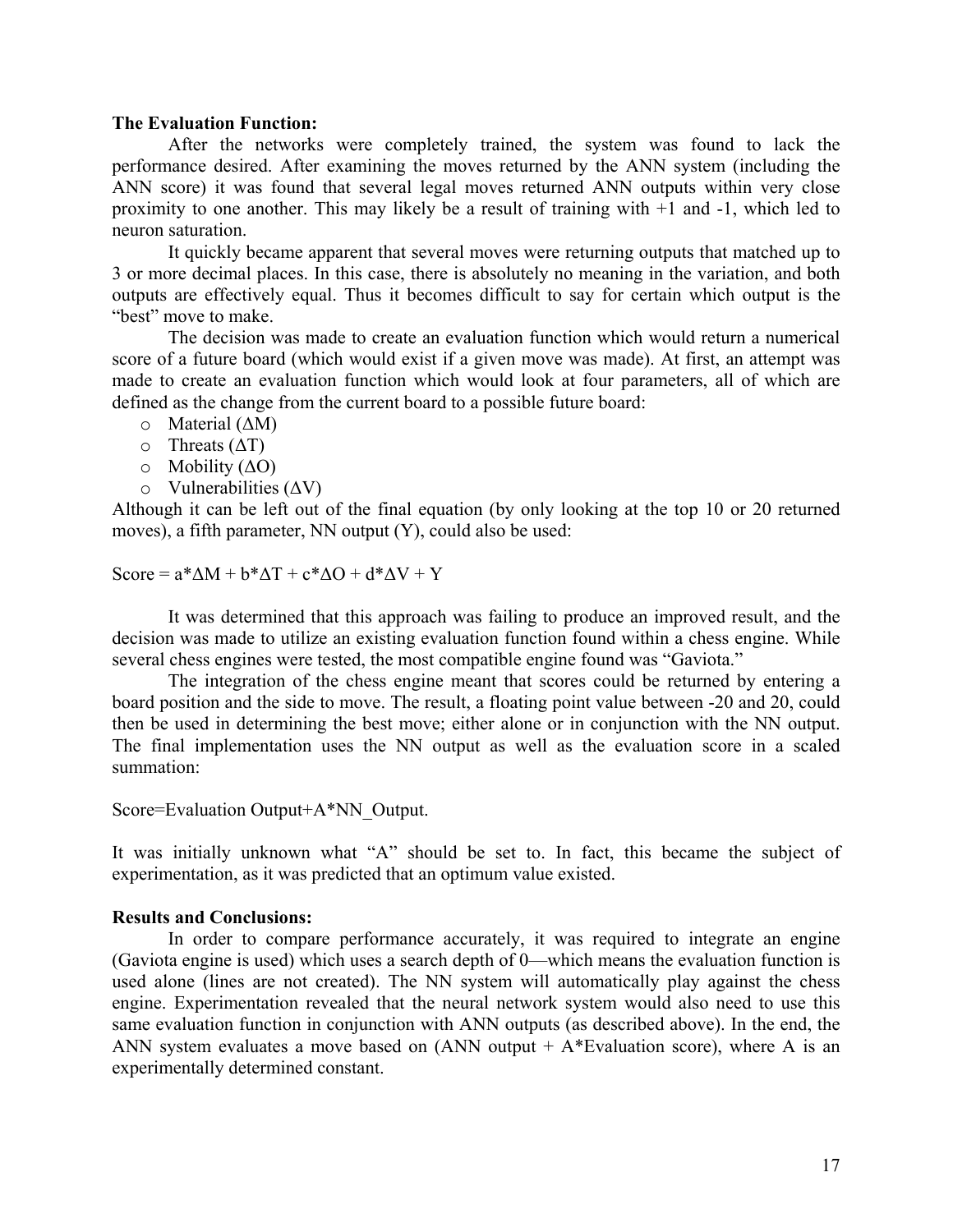Three test groups were defined:  $A=0$ ,  $A=2$ , and  $A=10$ . A series of board positions were extracted from the database, all occurring 5 plies into the game. This was done to ensure a variety of games could be played. The system is deterministic, so a single position (such as the ply 0 position) would always be played in exactly the same way. All three trial groups play games with the same set of starting positions.

Each game is played for 40 plies (or until a side wins). Each game is recorded with the current score for black (as returned by the NN System). After playing as many games as possible, the scores were averaged for each ply (within each trial group) in order to get a general idea of relative performance. 107 games were played for the A=2 case. A software bug has prevented more than 20 games from being played in the A=0 or A=10 case, although this should still be enough to get a rough estimate of performance.

Fig. 14 clearly shows the A=0 case (in pink) remaining close to a score of 0. This is exactly what is expected, as it is showing "evaluation function vs. evaluation function," and neither side should have an advantage. Prior to commenting on the A=2 and A=10 case, it is required to perform a correction on the plot seen in Fig. 14. Because the scores were taken from the NN system, the  $A=2$  case will have approximately  $+2$  added to the average and  $A=10$  should have roughly +10 added to the average. These additions merely account for the NN score's contribution. However, it is required to subtract this factor as it does not originate from the engine, which is the only factor involved in determining the control group (A=0) score. This idea is best seen in looking at the scores at ply 1 in Fig. 14. At this point, all groups should have a score of nearly 0, as the game has just started. It is clear that each group has an offset equal to A. The correction is made, and Fig. 15 is the result.



*Figure 14. Average Scores by Ply (Non-Corrected)*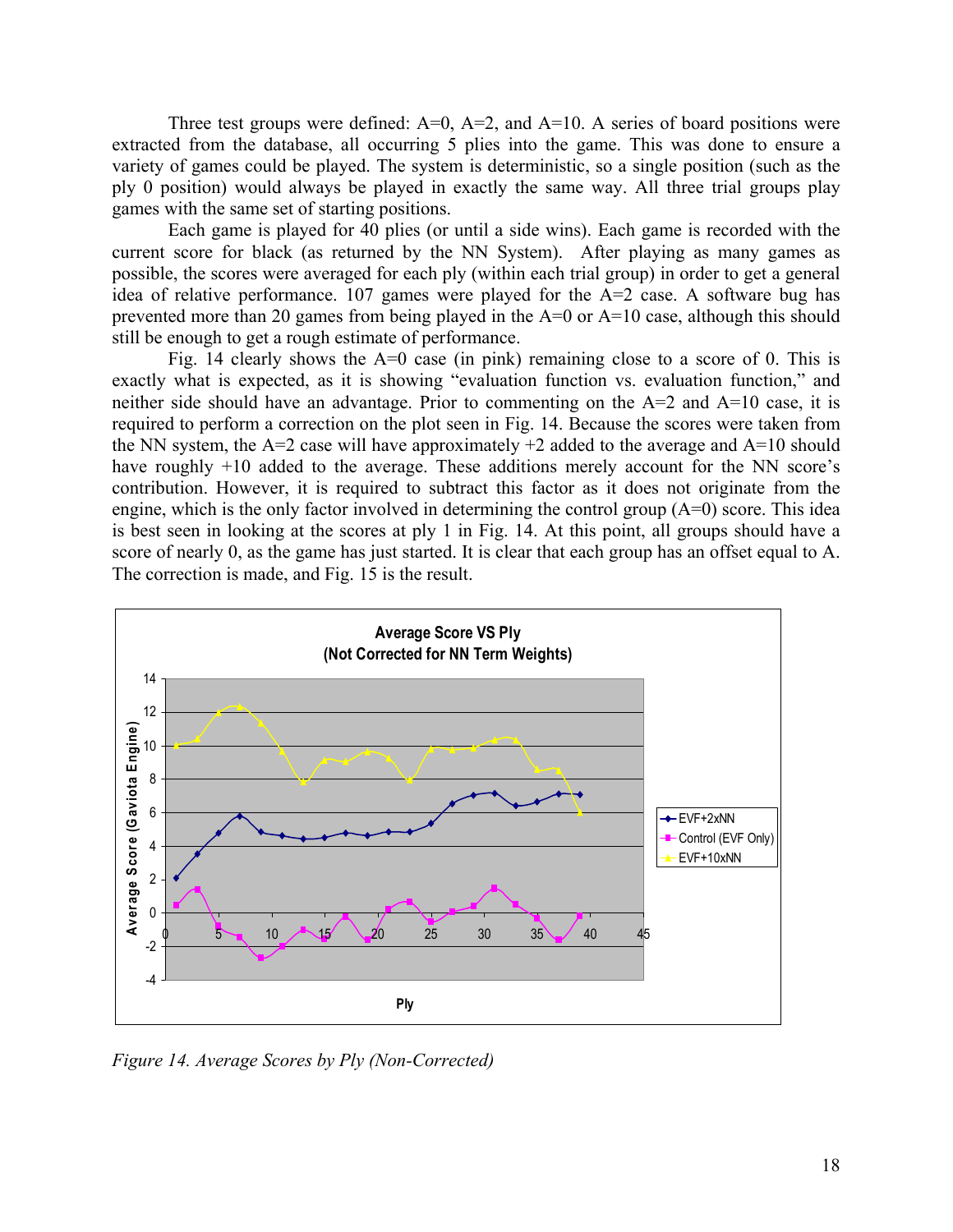

*Figure 15. Average Scores by Ply (Corrected)*

From Fig. 15, it seems apparent that the  $A=2$  group has performed considerably better than the control group or the A=10 group. This seems to support the idea that there is an optimum value for A, although A=2 may not be it.

Most importantly, the fact that a sustained lead is observed in a group utilizing NN output indicates that the system is indeed contributing something to the evaluation of moves. Although the lead is modest (about equivalent to a knight's advantage), it does show some promise for further development of this system.

The A=10 case seems to carry an advantage within the first 5 or 7 plies, but it is apparent that the system is no better (and possibly worse) than using the evaluation function alone. The close output proximity of the top moves is possibly the cause of the poor performance. The error associated with the NN outputs is multiplied by ten, which will outweigh the more precise evaluation function outputs, which are very small (under 1) when neither side has a clear lead. In the A=2 case, the error due to output proximity is "corrected" in part by the evaluation function. It is important to notice that as the score (lead) increases, the NN output will actually make up a diminishing portion of the score as the evaluation function component will increase while "A" stays constant. An interesting experiment would look at the results of adjusting "A" to follow an increasing evaluation score.

Although the system is able to maintain a lead with  $A=2$ , a great deal of additional work is needed to develop the system to a point where it would play effectively against human players or fully enabled chess engines. In particular, the endgame would have to be strengthened. Admittedly, it does not seem that this system possesses the ability to play effectively in the endgame, where a high level of precision is required. It may be possible that further training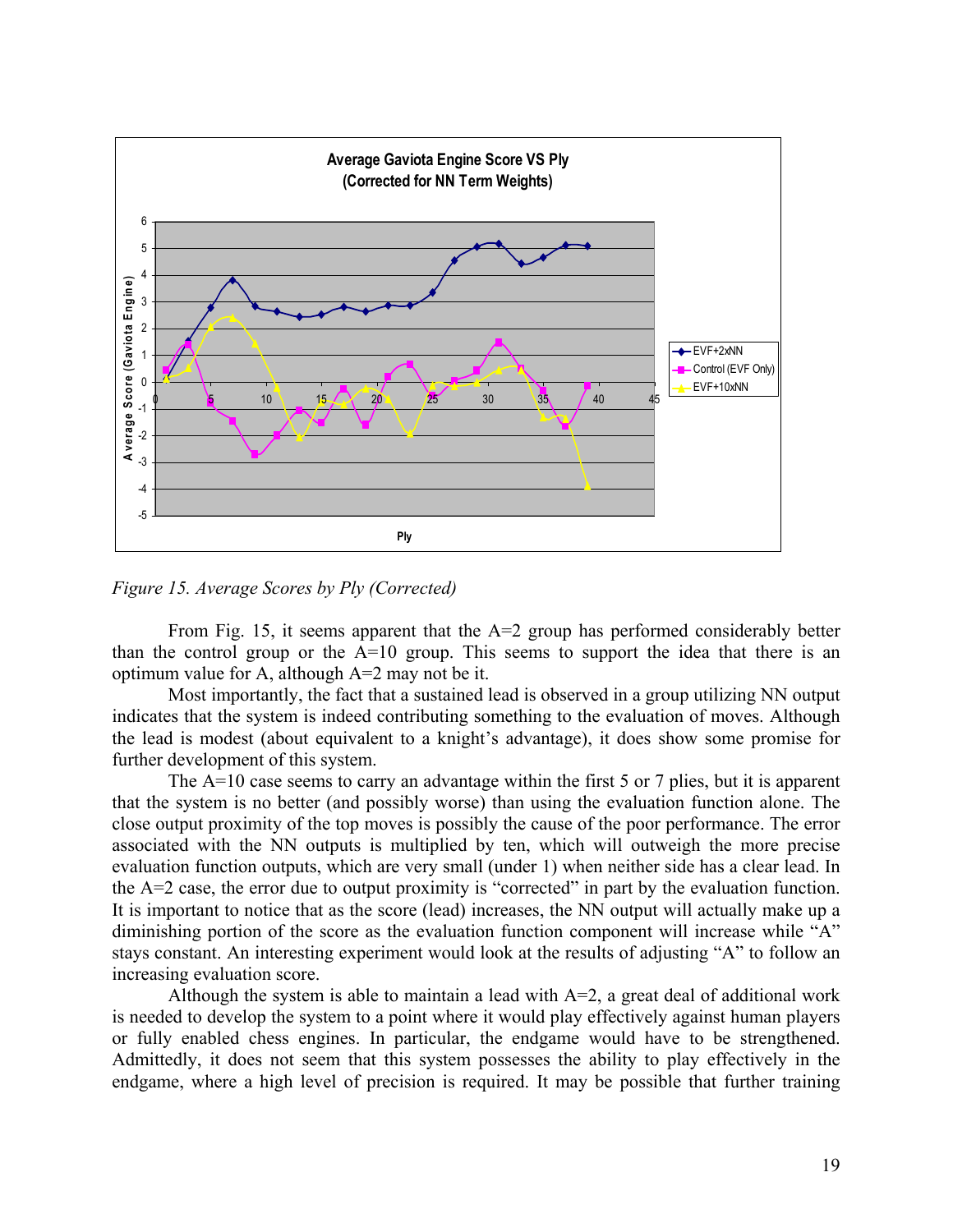would improve the results, but it seems traditional approaches of using endgame tables would work best here as full knowledge of this specific problem already exists.

There does seem to be some feasibility in using ANNs as an alternative mechanism for playing chess, although the application may be somewhat limited to a contributing role in move evaluation. The results of this project indicate that ANNs can contribute to the evaluation of a specific move if they are given limited weight in conjunction with a traditional evaluation function. A great deal of further research would be needed to perfect this system to a point where it could reasonably play against a human opponent. It seems that a standalone ANN system, while obviously not proven to be impossible, will remain out of reach for quite some time.